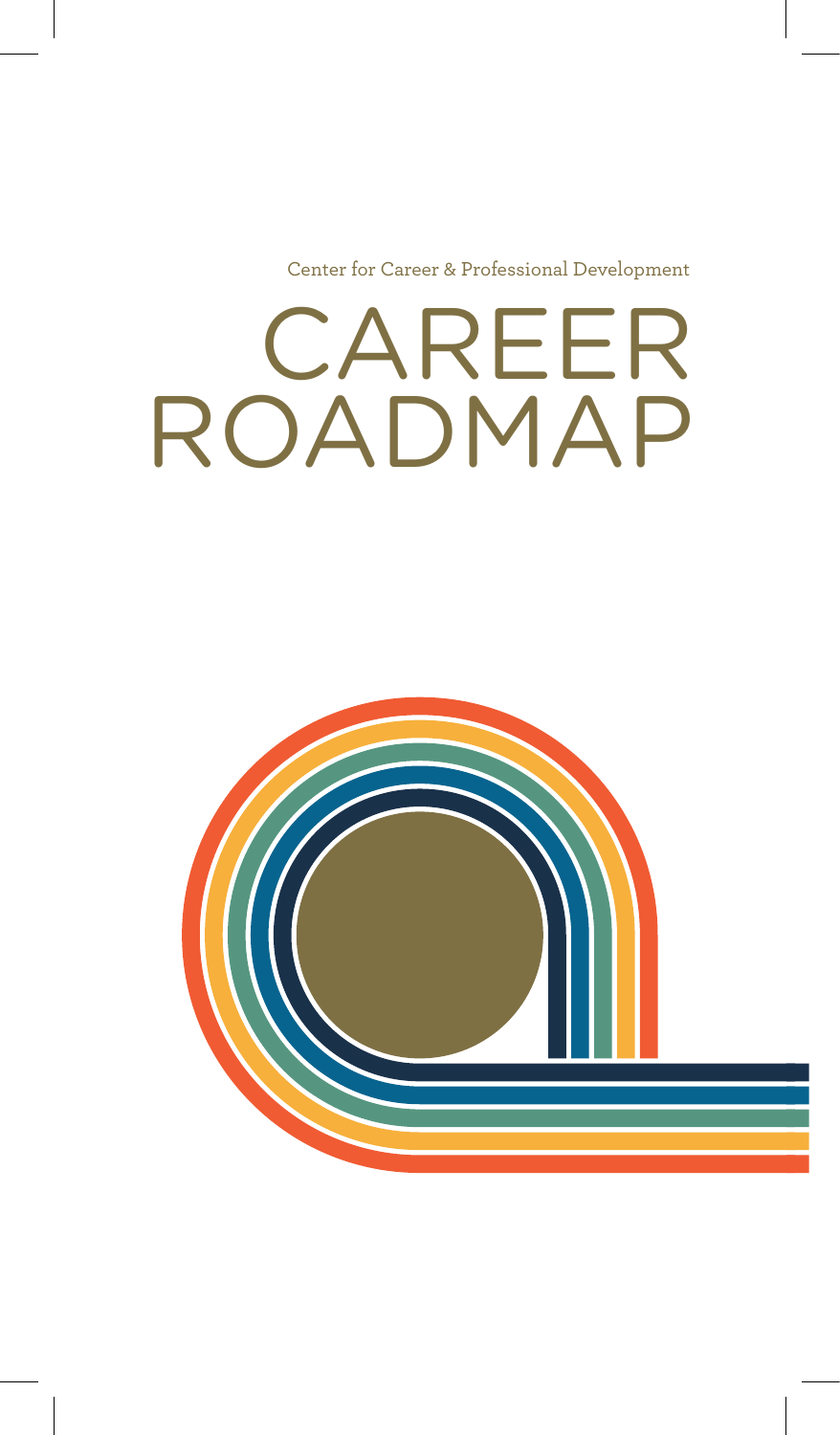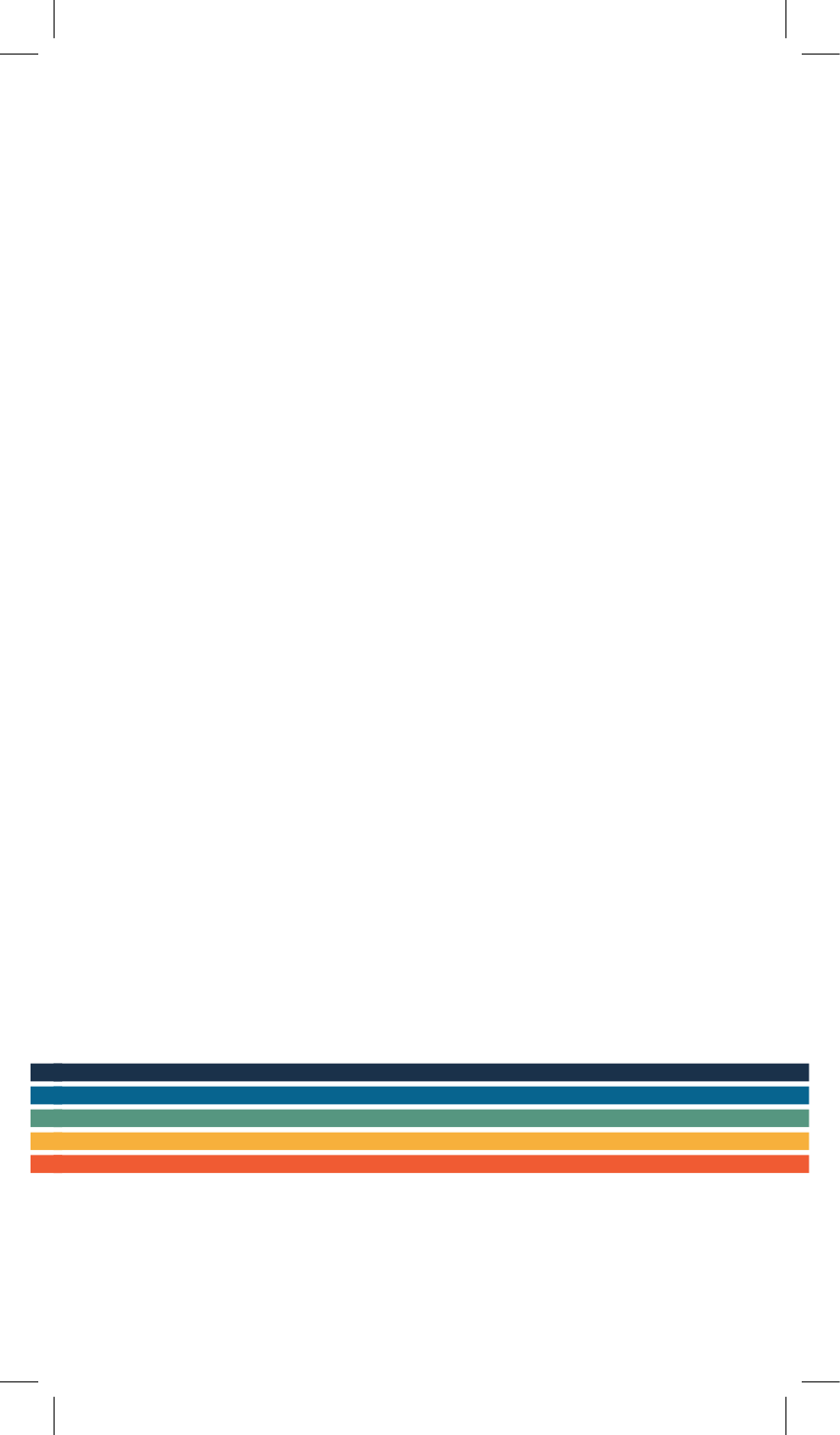

CENTER FOR CAREER & PROFESSIONAL DEVELOPMENT

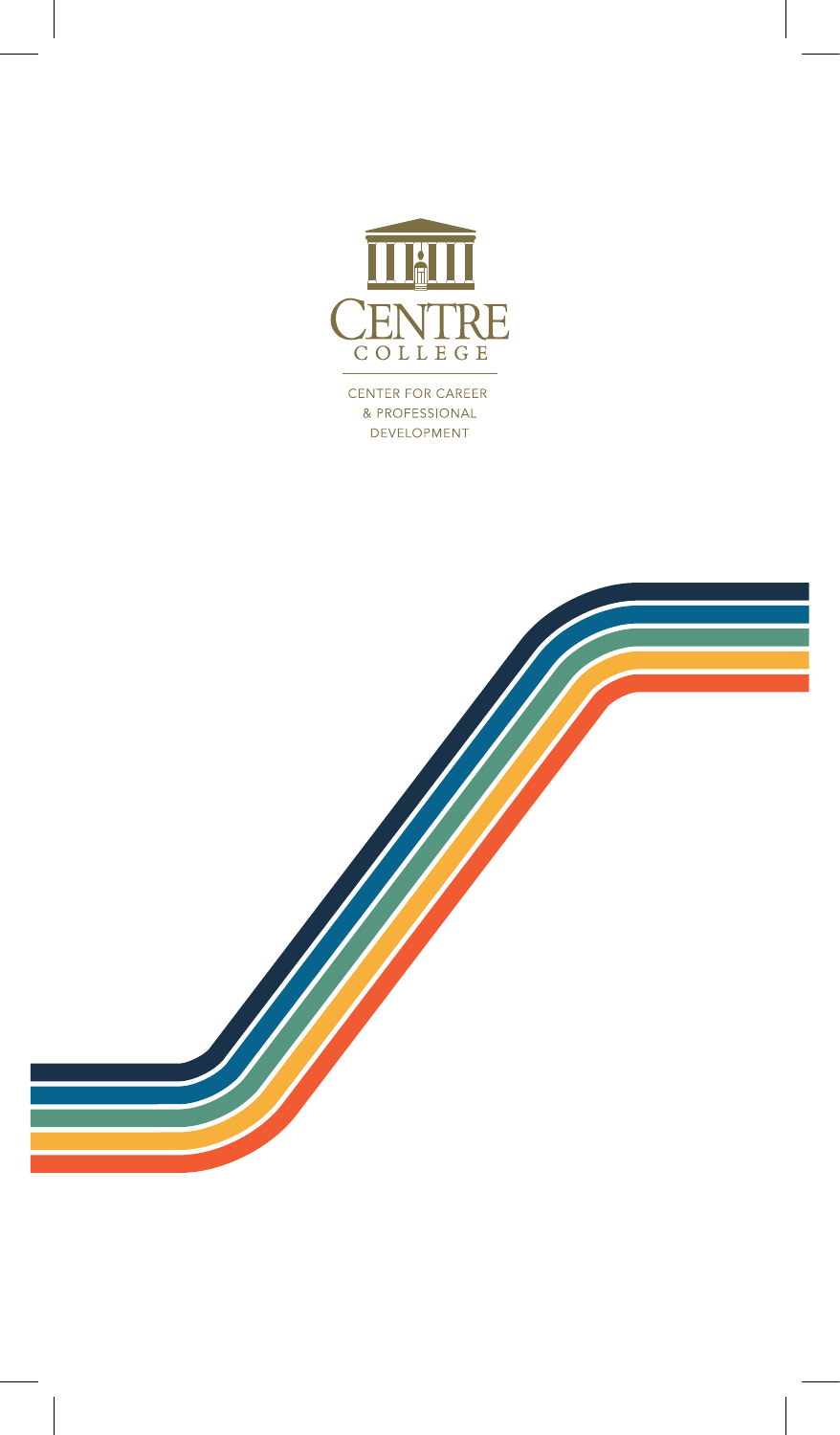



development





**grad school** 



**Jo** online



resumé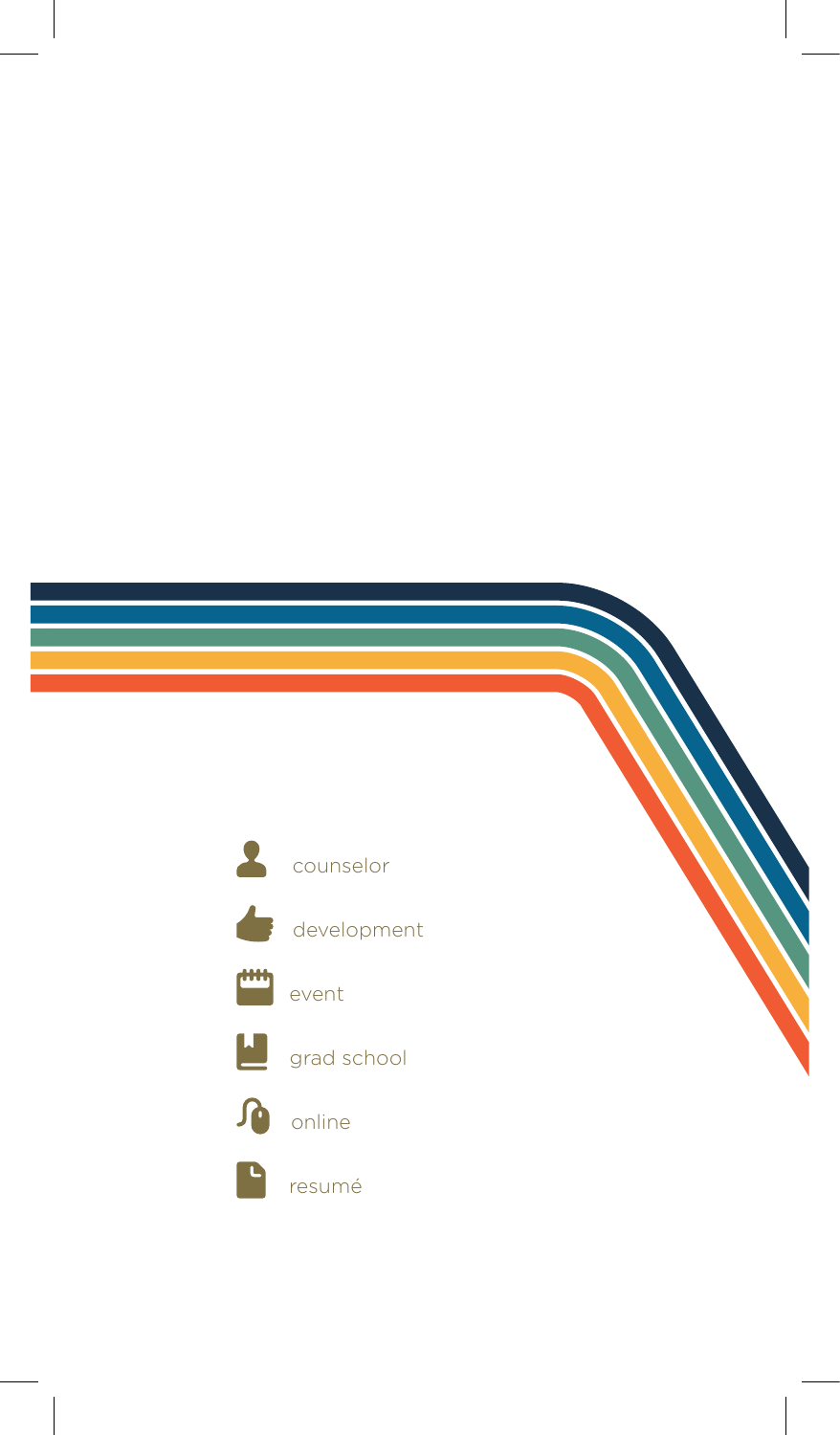**The Center for Career & Professional Development is committed to helping you navigate the journey from college student to professional life.**  This Career Roadmap is a four-year guide that will help you learn about yourself, explore career options, gain experience and put you on the path to career success. We recognize that everyone begins their career journey at different places, so we encourage you to work with your career counselor, who can guide you through this roadmap.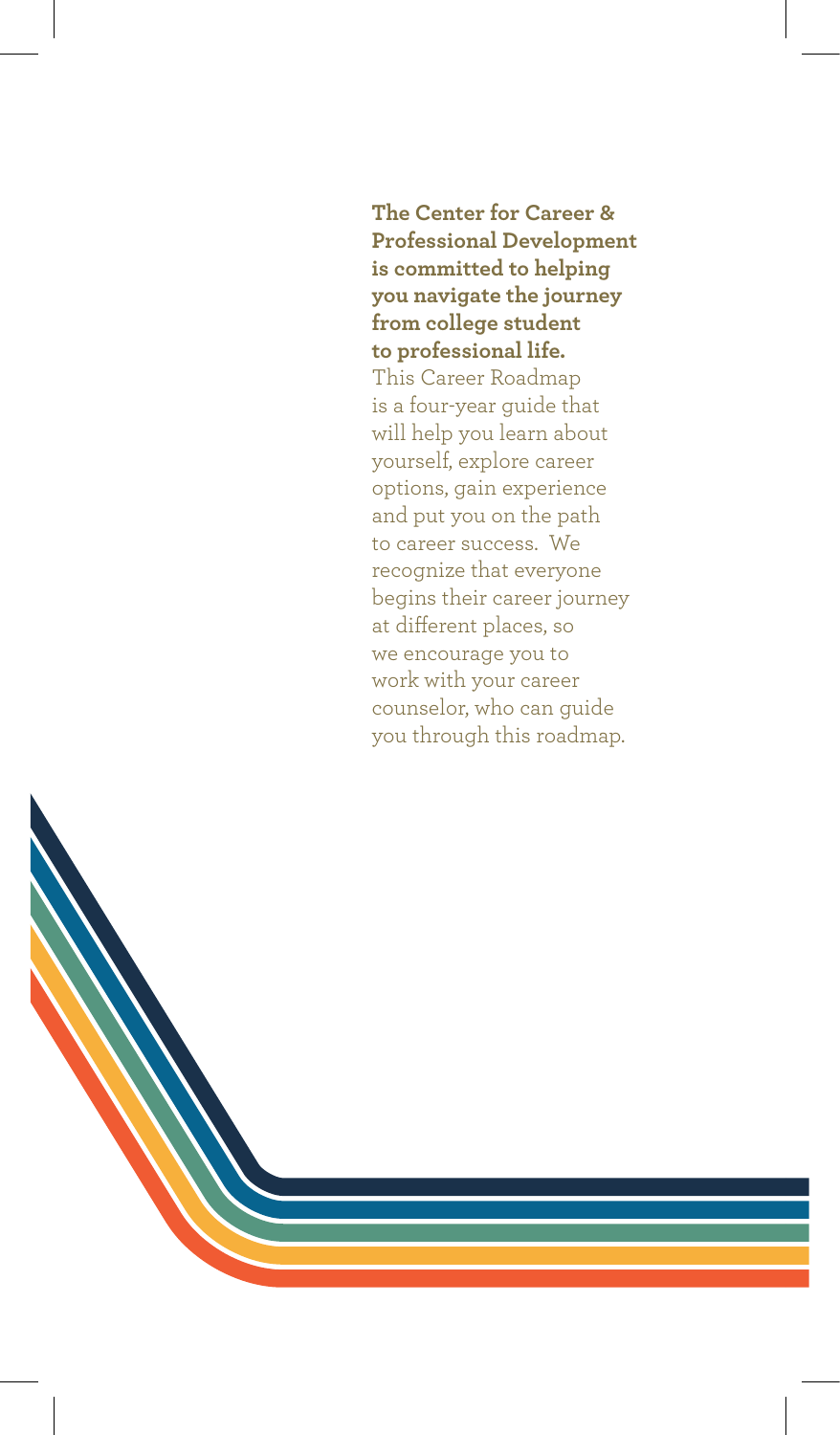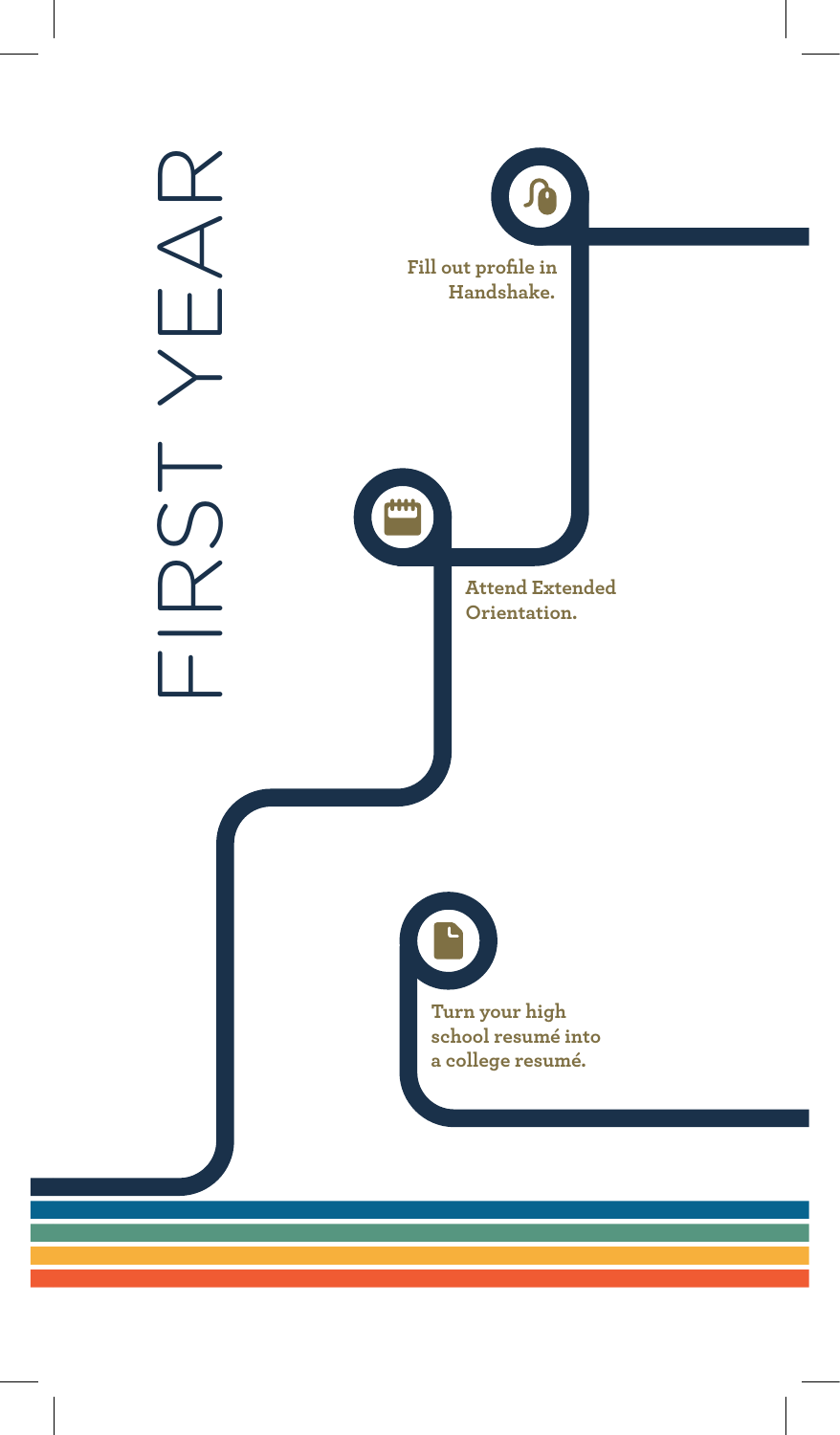**Explore options and learn more about yourself.** Visit the Center for Career & Professional Development to explore your values, interests, abilities (self-assessments) and possible majors.

8

**Get involved on campus by joining a student organization.**

 $\bigodot$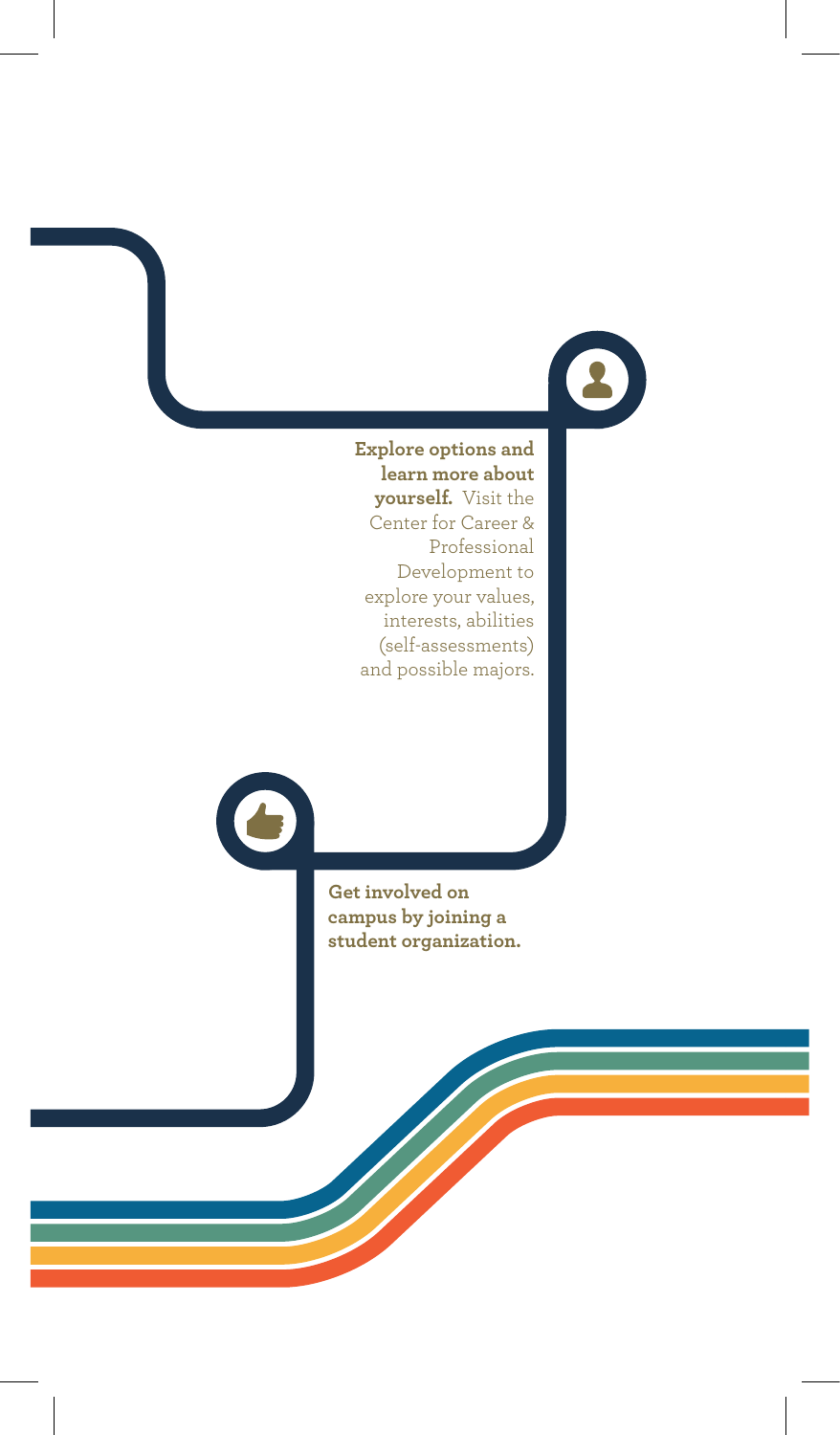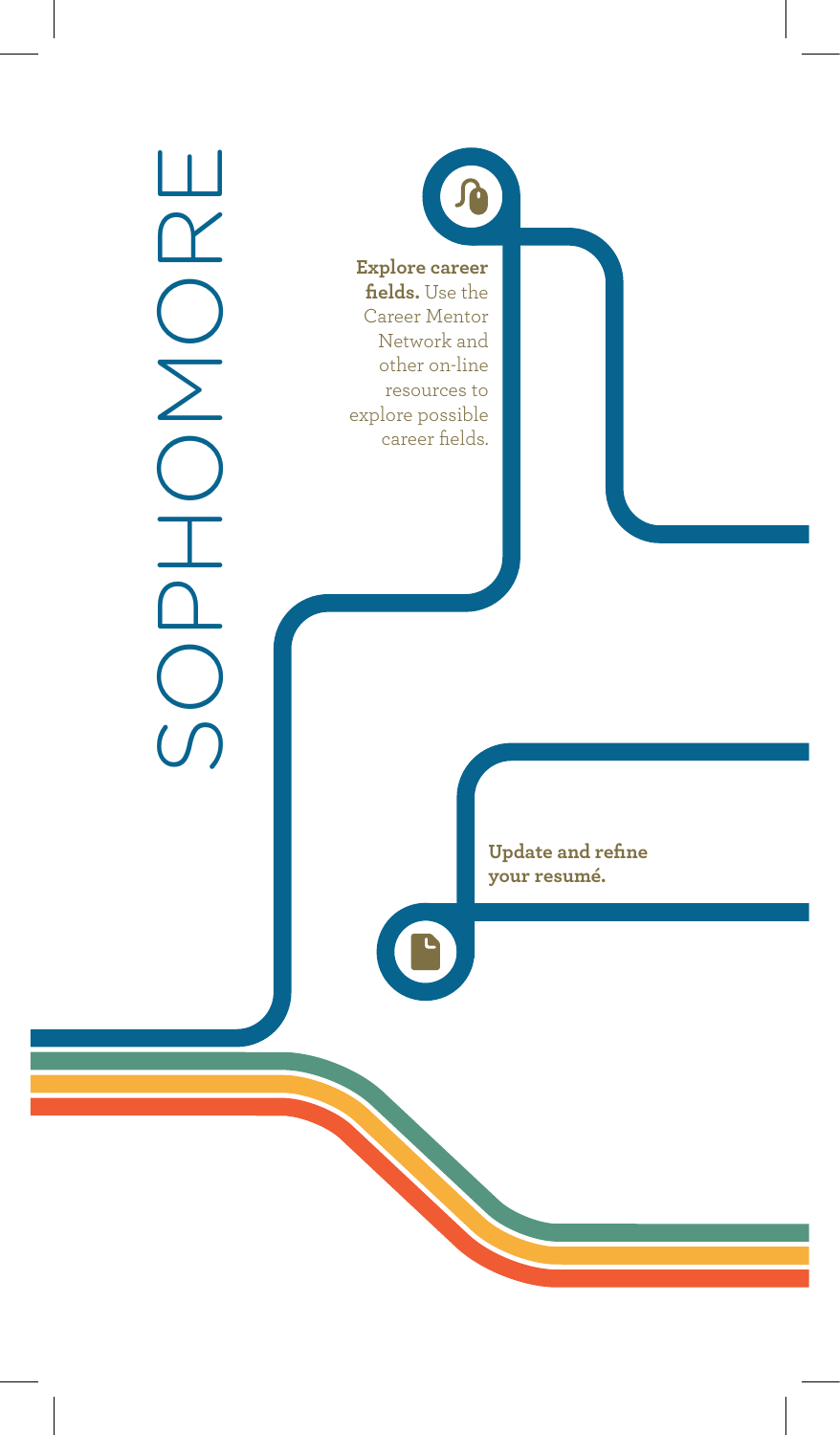

**Attend Center for Career & Professional Development events and programs such as Career Chats and Emerging Professionals series.** 

**Meet with your counselor to explore your options and develop preliminary career goals.** 



#### **Engage in experiential**

**opportunities.** Begin to gain experience through participation in a summer internship, study abroad, undergraduate research, service learning, and/or student leadership. If participating in an internship, explore internship funding options.

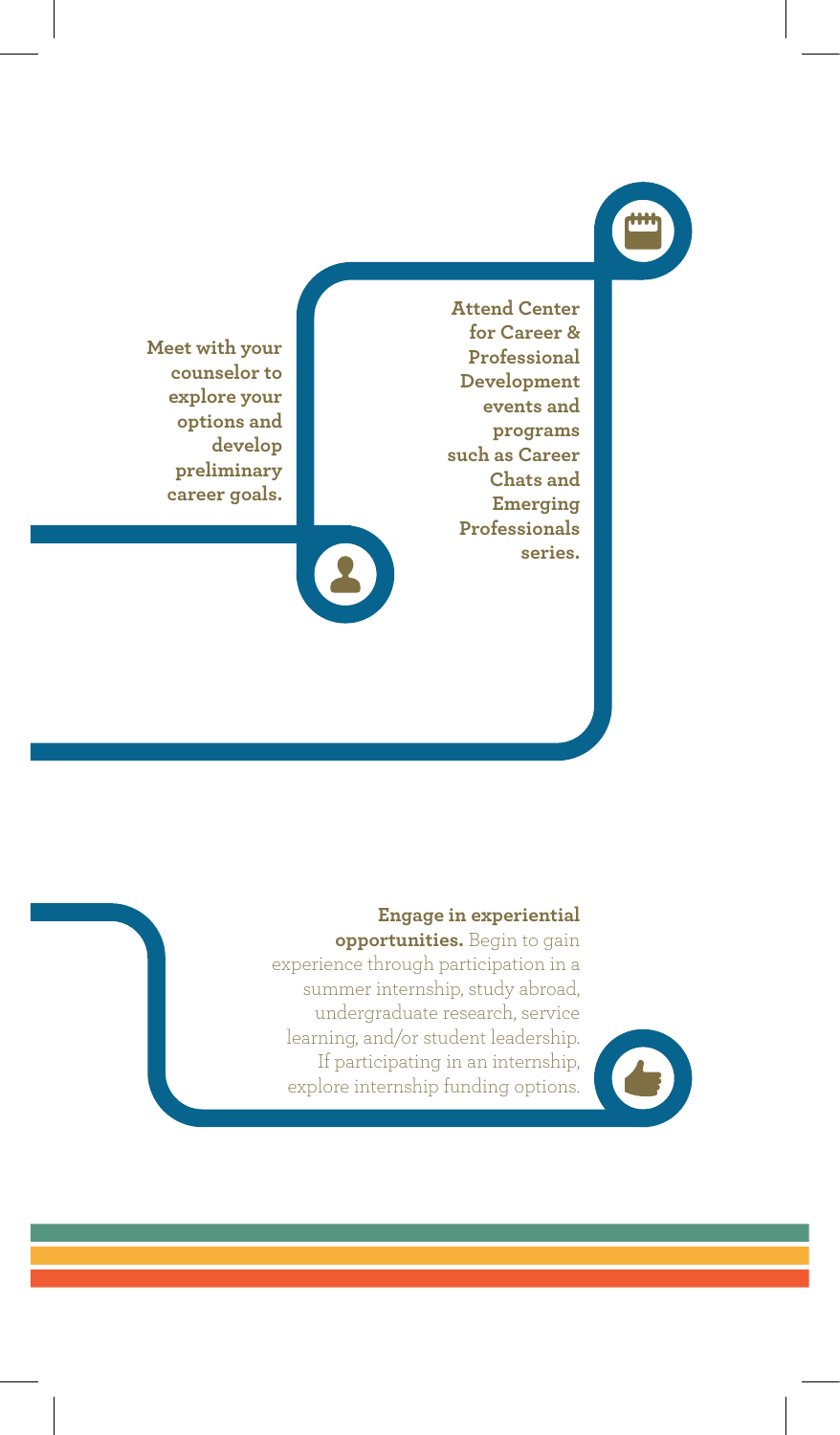## JUNIOR JNIOF



**Create a LinkedIn profile.** Stop by the Center for Career & Professional Development for a professional profile picture and to learn more about networking. Use LinkedIn to network and to research employers.

**If considering graduate school, begin researching programs and studying for graduate exams.**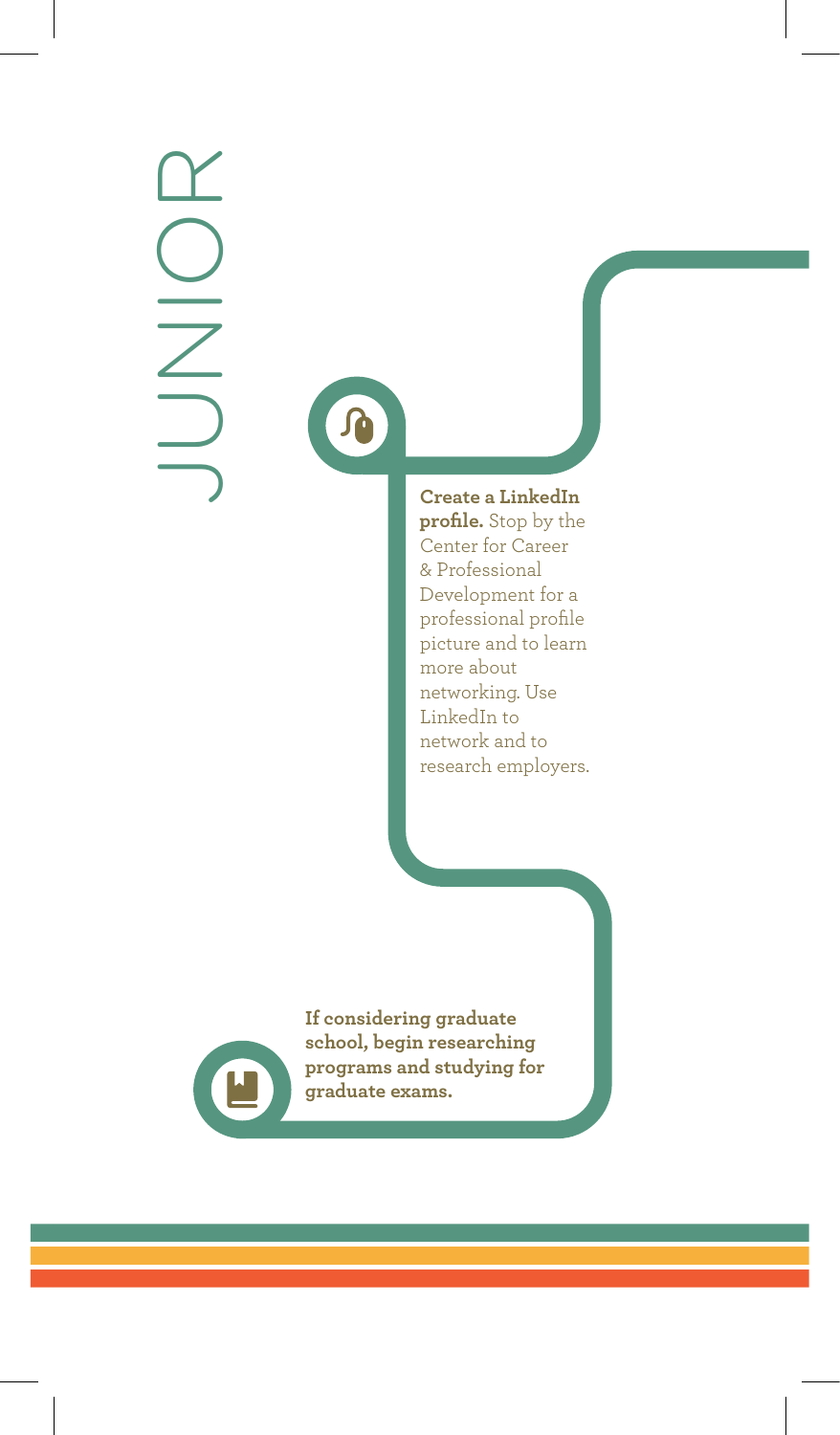

**Participate in an internship or research experience.** Gain relevant experience by participating in an academic-credit semester-long internship, a summer internship, or research experience.



**Attend Center for Career & Professional Development events and programs such as Career Chats and Emerging Professionals series.** 



**Meet with your counselor to further refine your career goals.**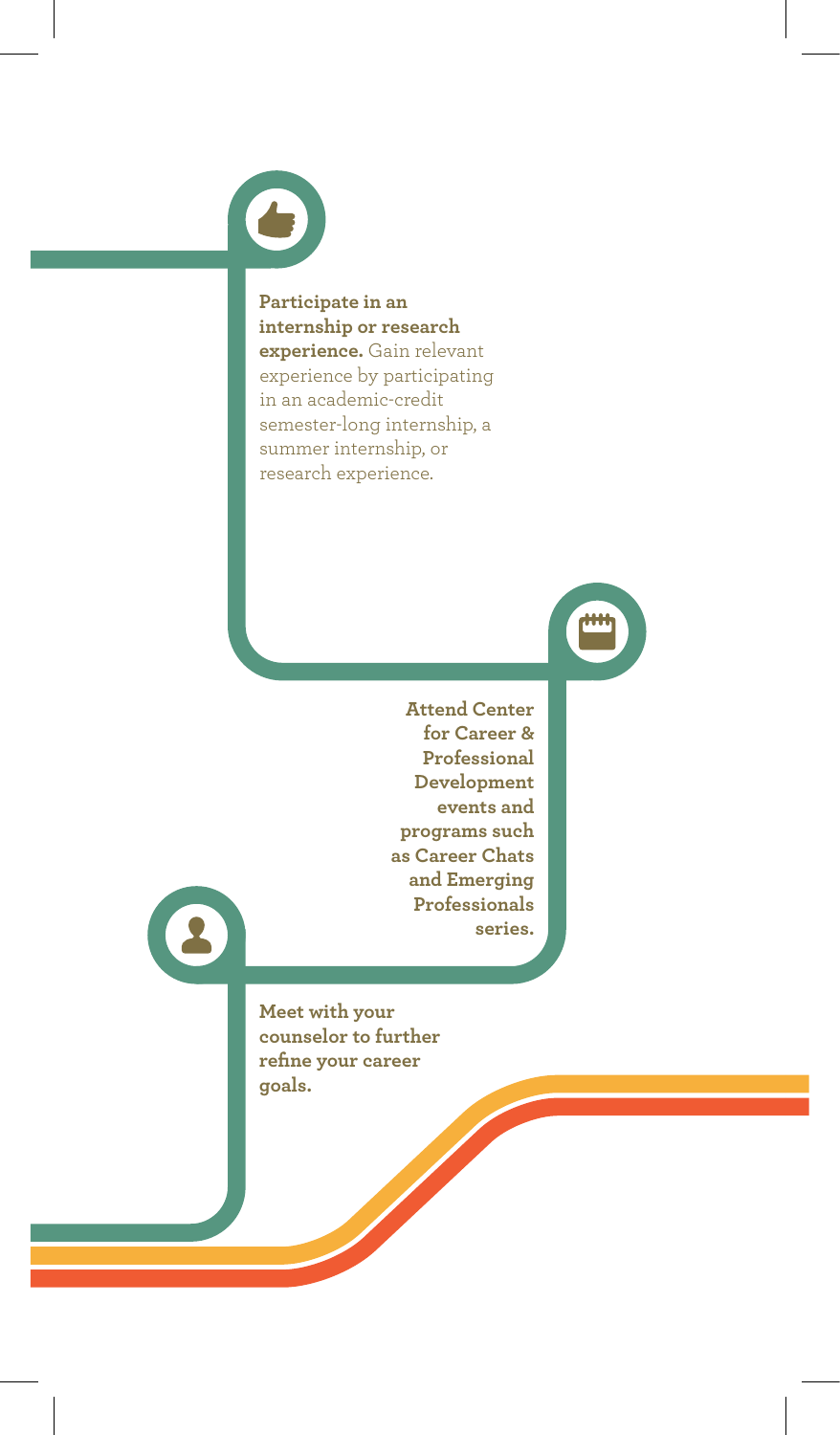# SENIOR BOINDS



**Refine your interview skills.**  Meet with your career counselor to talk about interview preparation and conduct a mock interview in the Center for Career & Professional Development.

**Attend Spotlight Career Fair and on-campus interviews.**

**THE** 



**Develop your job search plan.** Create a plan to target employers, network, hone your interviewing skills, and successfully apply for jobs.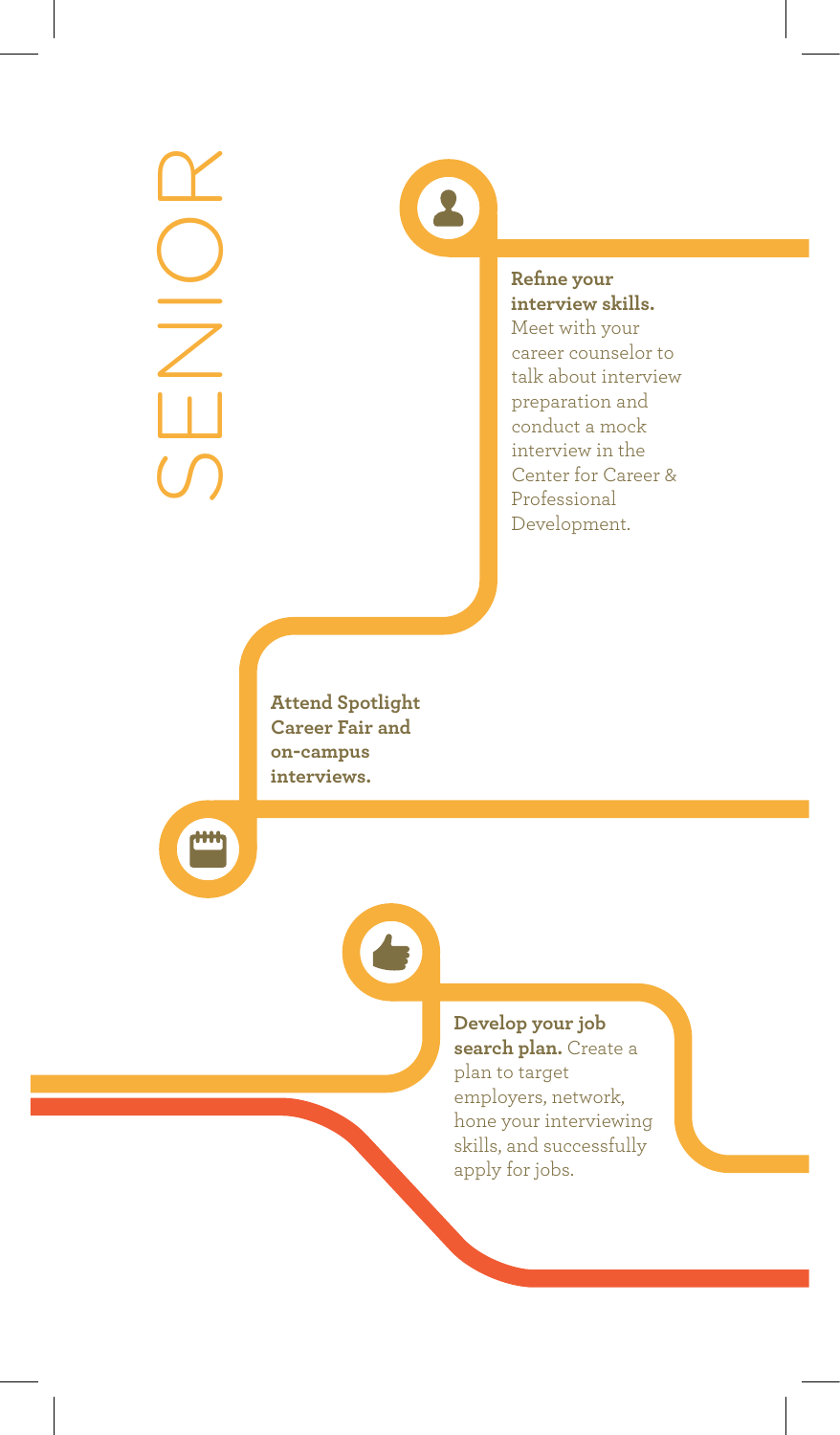### Ë

**Attend Senior Celebration and other Center for Career & Professional Development events.**



**Update and customize your resumés.** 



#### **If applicable, finalize your graduate school application.** A successful graduate school application process includes taking the

appropriate entrance exam(s), having your personal statement(s) reviewed by your career counselor and any appropriate advisors/faculty, and securing letters of recommendation.

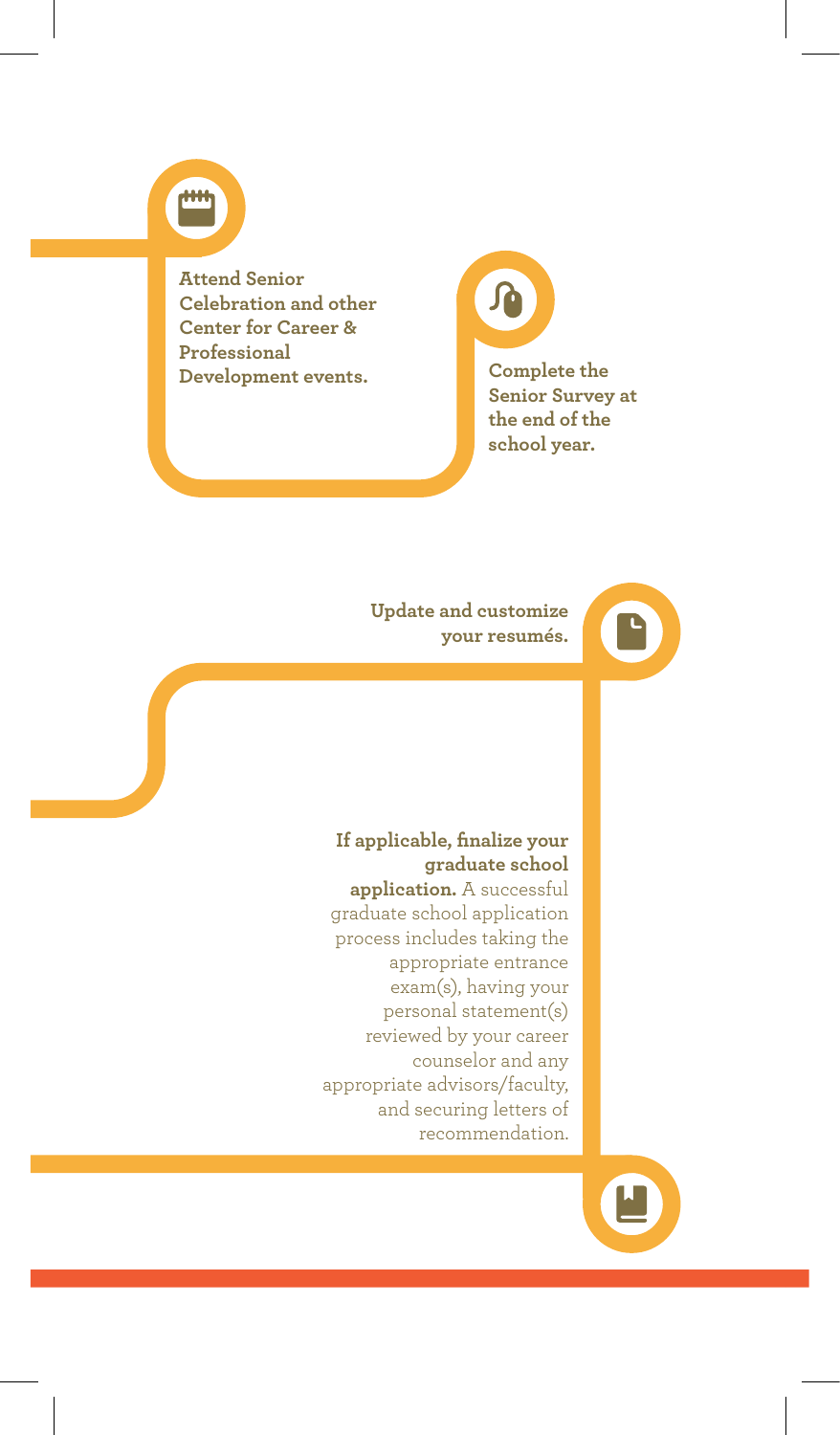CONTACT opment Center for Career & Professional Development Center for Career & Professional Dev

**Location:** Old Carnegie

**Hours:** Monday - Friday 8:30 a.m. – 4:30 p.m.

> **Telephone:** 859.238.5283

**Email:** careers@centre.edu

/centrecareers

/Centre\_Careers

**in** centre.edu/linkedin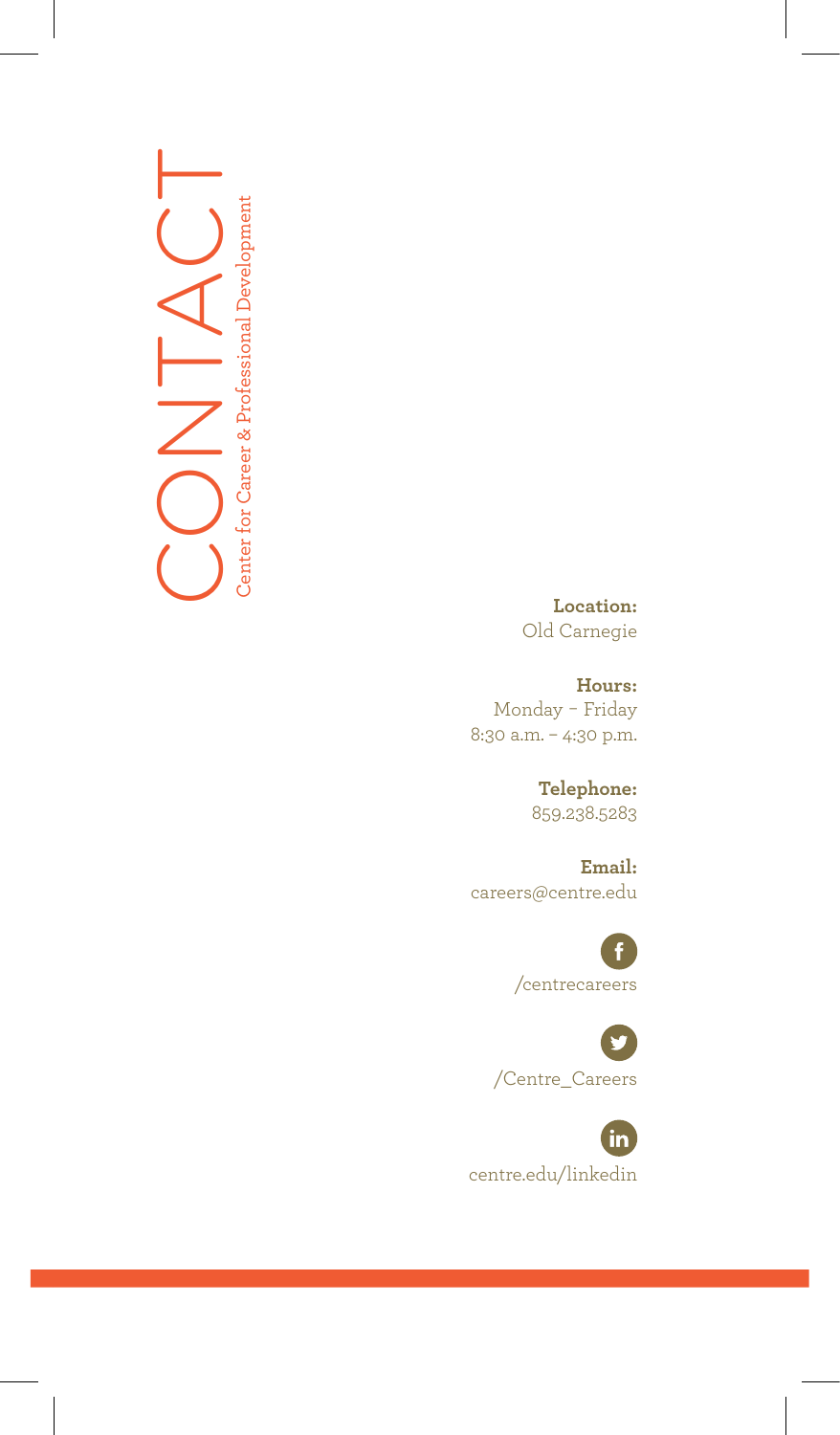| DATE |
|------|
|      |
|      |

Completed First Year Objectives

| <b>INITIALS</b> | DATE |
|-----------------|------|
|                 |      |
|                 |      |

Completed Sophomore Objectives



Completed Junior Objectives



Completed Senior Objectives